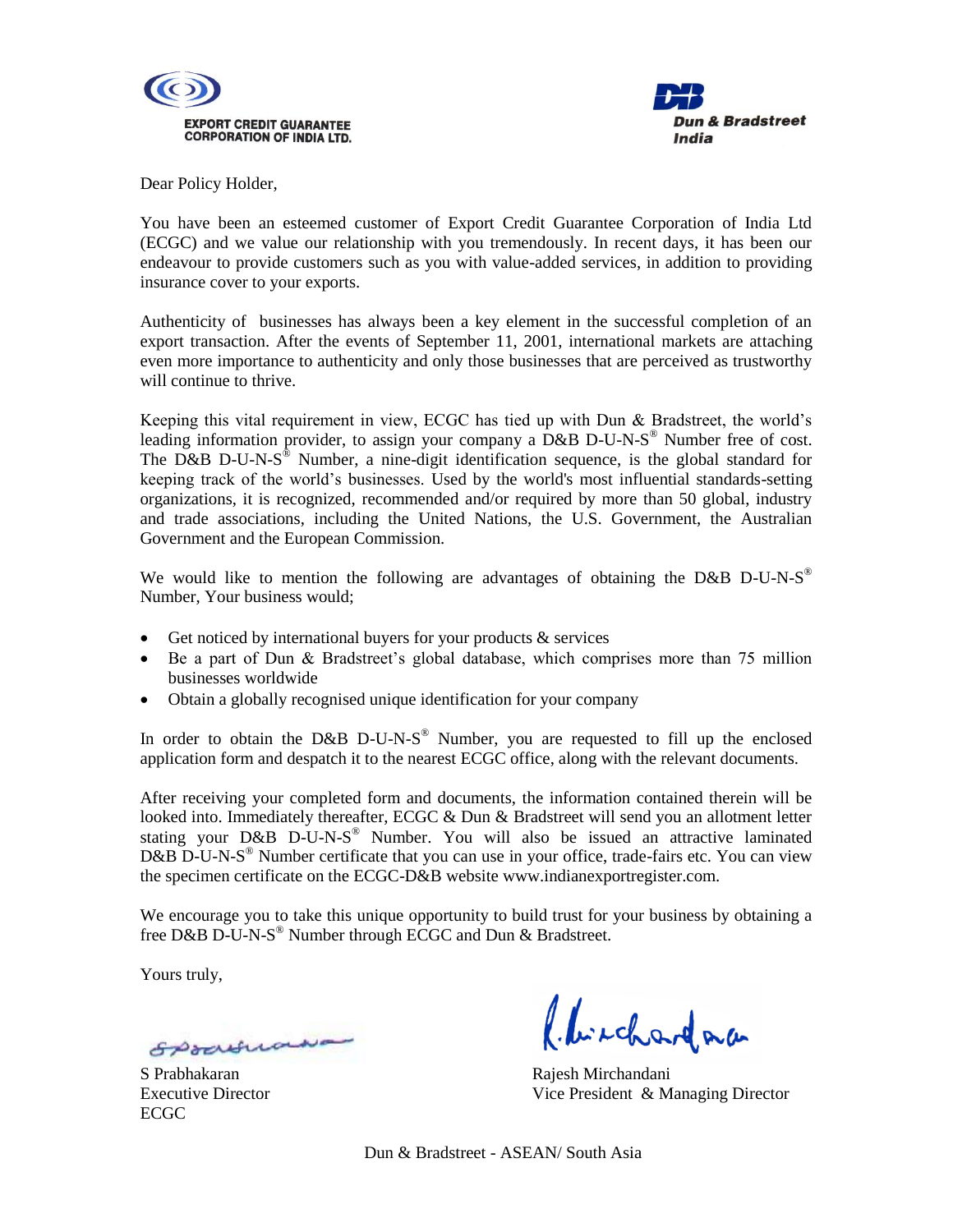



## **QUESTIONNAIRE FOR D&B D-U-N-S ® NUMBER**

l

| <b>COMPANY ADDRESS:</b>                                                                                   |                                   |                                                        |  |  |
|-----------------------------------------------------------------------------------------------------------|-----------------------------------|--------------------------------------------------------|--|--|
|                                                                                                           |                                   |                                                        |  |  |
| Floor # $\&$ Unit #:                                                                                      |                                   |                                                        |  |  |
|                                                                                                           |                                   |                                                        |  |  |
|                                                                                                           |                                   |                                                        |  |  |
| Policy Holder: Yes / No                                                                                   |                                   |                                                        |  |  |
| <b>LEGAL STATUS</b>                                                                                       |                                   |                                                        |  |  |
| $\Box$ a Private Limited Liability Company $\Box$ a Public Limited Liability Company $\Box$ a Partnership |                                   |                                                        |  |  |
| a Deemed Public Limited Liability Company                                                                 |                                   | $\Box$ a Proprietorship $\Box$ a Government Enterprise |  |  |
| <b>LOCATION MAINTAINED AS</b>                                                                             |                                   |                                                        |  |  |
|                                                                                                           |                                   | $\Box$ Registered                                      |  |  |
| $\Box$ Head Office                                                                                        | $\Box$ Corporate Office           |                                                        |  |  |
| $\Box$ Office<br>Factory                                                                                  | $\Box$ Sales and marketing office | $\Box$ Branch                                          |  |  |
|                                                                                                           |                                   |                                                        |  |  |
|                                                                                                           |                                   |                                                        |  |  |
|                                                                                                           |                                   |                                                        |  |  |
| NAME OF THE GLOBAL PARENT (Parent of the parent company): ______________________                          |                                   |                                                        |  |  |
| <b>GLOBAL PARENT City:</b>                                                                                | Country:                          |                                                        |  |  |
| TELEPHONE : Country Code : _________ Area Code : ___________ Number : ________                            |                                   |                                                        |  |  |
| FAX : Country Code : _________ Area Code : _______ Number : _______                                       |                                   |                                                        |  |  |
|                                                                                                           |                                   |                                                        |  |  |

a branch record is compulsory.)